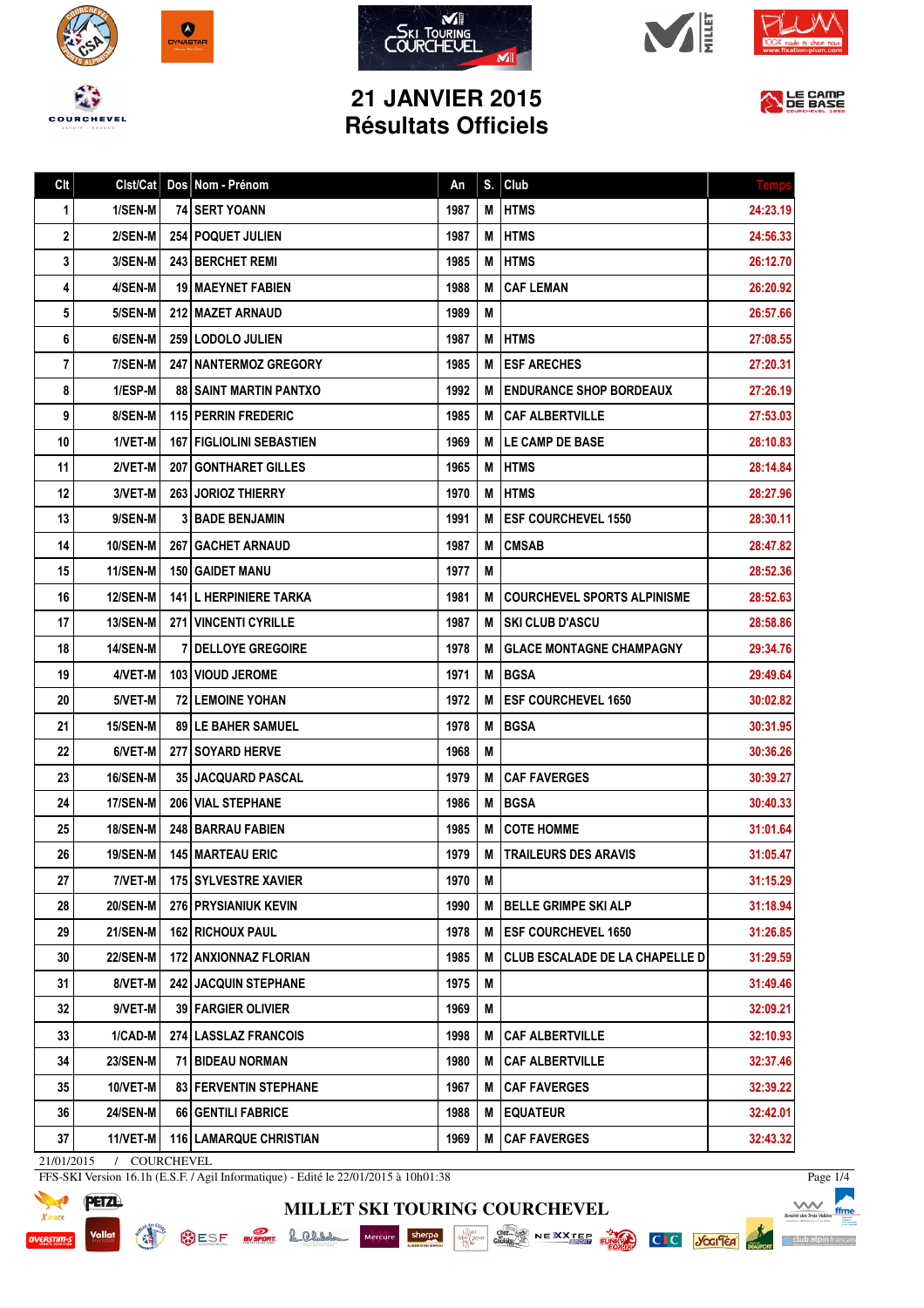| Clt | Clst/Cat        | Dos Nom - Prénom                | An   | S. | Club                               | <b>Temps</b> |
|-----|-----------------|---------------------------------|------|----|------------------------------------|--------------|
| 38  | <b>12/VET-M</b> | <b>75 BERQUET RENAUD</b>        | 1962 | M  |                                    | 32:46.30     |
| 39  | 13/VET-M        | <b>20 CHEVALLIER LAURENT</b>    | 1971 | М  | <b>CAF ALBERTVILLE</b>             | 32:52.97     |
| 40  | <b>25/SEN-M</b> | <b>148 GALLICE FLORIAN</b>      | 1990 | M  | <b>CAF CHAMBERY</b>                | 32:53.08     |
| 41  | <b>26/SEN-M</b> | 258   TOMASELLO MARCO           | 1978 | М  | <b>NEW GENERATION</b>              | 32:55.40     |
| 42  | <b>27/SEN-M</b> | 170 CORNU SULIVAN               | 1984 | M  |                                    | 32:58.61     |
| 43  | 14/VET-M        | <b>13 BONNET LIGEON GILLES</b>  | 1964 | M  |                                    | 33:23.99     |
| 44  | <b>28/SEN-M</b> | <b>241 JEANNIN ARNAUD</b>       | 1980 | M  | <b>ETOILE DU CORMET GRANIER</b>    | 33:25.02     |
| 45  | 1/VET-F         | <b>205 LATHURAZ VERONIQUE</b>   | 1968 | F  |                                    | 33:50.15     |
| 46  | <b>29/SEN-M</b> | 119 CASACCIA FILIPPO            | 1984 | M  | <b>MARMALADE SKI</b>               | 34:02.65     |
| 47  | 30/SEN-M        | <b>165 BAL BAPTISTE</b>         | 1979 | M  |                                    | 34:09.87     |
| 48  | 31/SEN-M        | 69   TABOURET ROMAIN            | 1983 | М  | <b>ESF COURCHEVEL 1850</b>         | 34:18.71     |
| 49  | 15/VET-M        | 68 REGOTTAZ PHILIPPE            | 1973 | M  |                                    | 34:25.26     |
| 50  | 16/VET-M        | <b>41 I DEVOS LAURENT</b>       | 1963 | M  | <b>CAF FAVERGES</b>                | 34:34.90     |
| 51  | 17/VET-M        | 244 FATTACCIOLI EMMANNUEL       | 1970 | M  | <b>ASCU SKI CLUB</b>               | 34:35.42     |
| 52  | 32/SEN-M        | <b>272 SANNA PIERRE ETIENNE</b> | 1977 | М  | LE CAMP DE BASE                    | 34:38.68     |
| 53  | 18/VET-M        | <b>173 DOMERGUE BERNARD</b>     | 1958 | M  | <b>ESF AIME LA PLAGNE</b>          | 34:39.93     |
| 54  | 33/SEN-M        | 245 ATTOU FLORENT               | 1988 | M  | <b>ESF COURCHEVEL 1850</b>         | 34:51.37     |
| 55  | 34/SEN-M        | 29 DALANOE MORGAN               | 1980 | M  | <b>ESF COURCHEVEL 1650</b>         | 35:15.08     |
| 56  | 2/VET-F         | <b>257 GACHET CHRISTINE</b>     | 1971 | F  | <b>TEAM ISERE MONTAGNE</b>         | 35:16.63     |
| 57  | 19/VET-M        | <b>4 IDE THIERSANT PASCAL</b>   | 1962 | M  | <b>COURCHEVEL SPORTS ALPINISME</b> | 35:19.27     |
| 58  | <b>20/VET-M</b> | <b>46   BROCCO FABRICE</b>      | 1968 | M  | <b>CAF ALBERTVILLE</b>             | 35:25.19     |
| 59  | 1/SEN-F         | 269 PERRIN ELISE                | 1986 | F  |                                    | 35:29.15     |
| 60  | 21/VET-M        | 51 SOCQUET MANU                 | 1970 | Μ  |                                    | 35:32.48     |
| 61  | <b>22/VET-M</b> | <b>16 CHEDAL ANGLAY JOSEPH</b>  | 1959 | M  |                                    | 35:32.94     |
| 62  | 35/SEN-M        | 62 BOUCHER CORENTIN             | 1985 | M  | <b>HTMS</b>                        | 36:09.06     |
| 63  | 36/SEN-M        | <b>163 VERTHIER REMI</b>        | 1985 | M  | <b>MHT</b>                         | 36:20.45     |
| 64  | <b>23/VET-M</b> | <b>81 CUMMING DAVE</b>          | 1958 | M  |                                    | 37:38.39     |
| 65  | 2/ESP-M         | <b>84   JENNY LOUIS</b>         | 1994 | M  |                                    | 38:02.14     |
| 66  | <b>24/VET-M</b> | <b>219 MELA ERIC</b>            | 1970 | M  |                                    | 38:18.88     |
| 67  | <b>25/VET-M</b> | 63 TOWNEND LEE                  | 1973 | M  |                                    | 38:45.34     |
| 68  | <b>26/VET-M</b> | 246 SABATELLI CHRISTOPHE        | 1971 | M  |                                    | 38:47.53     |
| 69  | 2/SEN-F         | <b>264 CAILLET PAULINE</b>      | 1983 | F  | <b>ESF COURCHEVEL 1850</b>         | 39:17.81     |
| 70  | 3/VET-F         | <b>164   BATCHELOR MELANIE</b>  | 1970 | F  |                                    | 39:32.47     |
| 71  | 27/VET-M        | 9   CATELLA NICOLAS             | 1974 | M  | <b>ASM</b>                         | 40:00.52     |
| 72  | 3/SEN-F         | 279 POMMAT STEPHANIE            | 1976 | F  |                                    | 40:20.93     |
| 73  | 4/SEN-F         | <b>30 O BRIEN JOANNA</b>        | 1983 | F  |                                    | 40:23.12     |
| 74  | <b>28/VET-M</b> | 102   PIRES ARMANDO             | 1974 | Μ  |                                    | 40:27.88     |
| 75  | <b>29/VET-M</b> | <b>101   METGE DENIS</b>        | 1968 | M  | <b>ESF COURCHEVEL 1850</b>         | 40:31.13     |
| 76  | 37/SEN-M        | 174 BEAUFILS YOHAN              | 1978 | M  |                                    | 40:36.39     |
| 77  | 30/VET-M        | <b>67 ROBINSON ANDREW</b>       | 1966 | M  |                                    | 41:26.56     |
| 78  | <b>38/SEN-M</b> | <b>178   VANHECKE XAVIER</b>    | 1986 | M  |                                    | 41:32.29     |
| 79  | 1/ESP-F         | <b>142 DESSAIX LAURA</b>        | 1993 | F  |                                    | 42:40.79     |

21/01/2015 / COURCHEVEL

FFS-SKI Version 16.1h (E.S.F. / Agil Informatique) - Edité le 22/01/2015 à 10h01:38

Page 2/4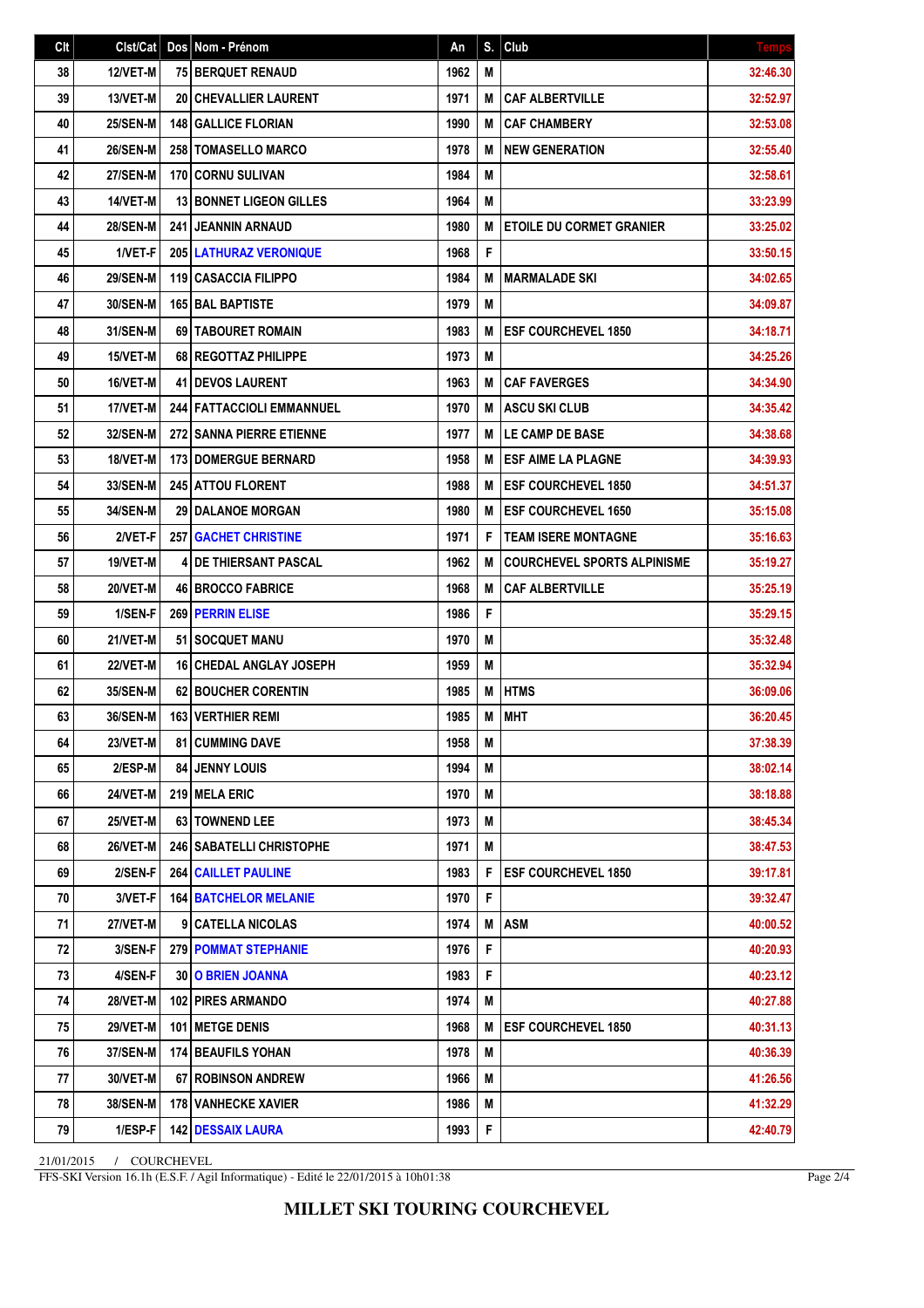| Clt | Clst/Cat        | Dos Nom - Prénom                 | An   | S. | Club                               | <b>Temps</b> |
|-----|-----------------|----------------------------------|------|----|------------------------------------|--------------|
| 80  | 31/VET-M        | 113 MILLET JEAN PIERRE           | 1957 | M  | <b>MILLET</b>                      | 43:10.68     |
| 81  | 32/VET-M        | <b>28 MACKAY CHARLES</b>         | 1961 | M  |                                    | 43:15.22     |
| 82  | 33/VET-M        | <b>161 I PRAT FREDERIC</b>       | 1972 | M  |                                    | 43:19.79     |
| 83  | 34/VET-M        | <b>158 SMIRNOV KIRILL</b>        | 1960 | M  |                                    | 45:01.18     |
| 84  | 35/VET-M        | <b>179 PRIN GUILLAUME</b>        | 1958 | M  | <b>ESF COURCHEVEL 1850</b>         | 45:23.19     |
| 85  | 36/VET-M        | 60 HITTI DORY                    | 1970 | M  |                                    | 45:40.47     |
| 86  | 5/SEN-F         | <b>59 FRANCHINO MIREILLE</b>     | 1979 | F  | <b>COURCHEVEL SPORTS ALPINISME</b> | 46:13.41     |
| 87  | 4/VET-F         | 166 JABRE ZAZA                   | 1961 | F  |                                    | 47:10.86     |
| 88  | 5/VET-F         | <b>76 EXCOFFIER CELINE</b>       | 1974 | F  |                                    | 47:15.00     |
| 89  | 37/VET-M        | <b>168   SCIARETTI DOMINIQUE</b> | 1971 | M  |                                    | 47:33.76     |
| 90  | 38/VET-M        | 50   MOUZANNAR SELIN             | 1963 | Μ  |                                    | 47:38.43     |
| 91  | <b>39/VET-M</b> | 252 CHEBLI MICKY                 | 1966 | M  |                                    | 48:09.61     |
| 92  | 6/SEN-F         | <b>171   PELLETIER AURELIE</b>   | 1986 | F  |                                    | 48:23.66     |
| 93  | 7/SEN-F         | <b>23 EVANS ASHLEY</b>           | 1986 | F  |                                    | 48:44.60     |
| 94  | 1/BEN-M         | <b>275 ROBINSON BENOIT</b>       | 2004 | M  | <b>CLUB DES SPORTS COURCHEVEL</b>  | 48:46.12     |
| 95  | 6/VET-F         | <b>160   ROBINSON LOUISE</b>     | 1966 | F  |                                    | 48:53.53     |
| 96  | 40/VET-M        | 112 MONDOLONI JEAN CLAUDE        | 1964 | M  |                                    | 49:03.36     |
| 97  | 2/BEN-M         | <b>256 SULLICE NOE</b>           | 2004 | M  |                                    | 49:04.92     |
| 98  | 41/VET-M        | <b>42   FLEURENTIN MANUEL</b>    | 1962 | M  |                                    | 49:35.89     |
| 99  | 8/SEN-F         | <b>14   MOUSSELARD NADIA</b>     | 1985 | F  | <b>CAF VANOISE</b>                 | 50:30.73     |
| 100 | 39/SEN-M        | <b>86   MICHELI DIDICA</b>       | 1980 | M  |                                    | 50:39.91     |
| 101 | 42/VET-M        | 40 ENCINAL ALAIN                 | 1968 | M  |                                    | 50:50.85     |
| 101 | 42/VET-M        | <b>18 VASCONI HERVE</b>          | 1959 | M  |                                    | 50:50.85     |
| 103 | 44/VET-M        | 255 NOUGARET JEAN PAUL           | 1946 | M  |                                    | 52:08.23     |
| 104 | 7/VET-F         | 266 CROFT GINA                   | 1964 | F  |                                    | 52:41.90     |
| 105 | 45/VET-M        | 262 PERROT JEAN YVES             | 1947 | M  |                                    | 55:20.12     |
| 106 | 9/SEN-F         | 82 FLEURENTIN JULIA              | 1989 | F  |                                    | 56:15.81     |
| 107 | <b>40/SEN-M</b> | <b>204   MARCHETTI PATRICE</b>   | 1980 | M  |                                    | 56:26.67     |
| 108 | <b>10/SEN-F</b> | <b>146 WOODCOCK ALICE</b>        | 1991 | F  |                                    | 56:34.82     |
| 109 | 11/SEN-F        | <b>36 RODRIGO LORELEI</b>        | 1985 | F  |                                    | 57:20.06     |
| 110 | 8/VET-F         | 253   ABINADER TANYA             | 1966 | F  |                                    | 57:39.75     |
| 111 | 46/VET-M        | <b>52 CAMUGLI ROBERT</b>         | 1973 | M  |                                    | 59:56.46     |
| 112 | 47/VET-M        | <b>151 BLANC PIERRE ROGER</b>    | 1966 | Μ  |                                    | 1h00:34.71   |
| 113 | 41/SEN-M        | 54 VAN KALCK YOHAN               | 1983 | M  |                                    | 1h00:46.15   |
| 114 | 48/VET-M        | 21 REY PATRICE                   | 1967 | M  | <b>COURCHEVEL SPORTS ALPINISME</b> | 1h00:56.85   |
| 115 | 9/VET-F         | 273 MALBRAN MARIA FLORENCIA      | 1975 | F  | <b>LA PISTE NOIRE</b>              | 1h02:23.35   |
| 116 | 49/VET-M        | 104 JABRE PHILIPPE               | 1960 | Μ  |                                    | 1h03:12.13   |
| 117 | <b>50/VET-M</b> | <b>5 SCAGLIA THOMAS</b>          | 1975 | M  |                                    | 1h04:17.54   |
| 118 | 10/VET-F        | 100 MALAVAL MARIE                | 1974 | F  |                                    | 1h04:38.04   |
| 119 | 51/VET-M        | 140 ORTOLANO FRANCK              | 1966 | M  |                                    | 1h05:51.35   |
| 120 | 11/VET-F        | 65 DAFFIN MELANIE                | 1975 | F  |                                    | 1h10:05.54   |
| 121 | <b>52/VET-M</b> | 240 HUGHES TREVOR                | 1963 | M  |                                    | 1h13:32.29   |

21/01/2015 / COURCHEVEL

FFS-SKI Version 16.1h (E.S.F. / Agil Informatique) - Edité le 22/01/2015 à 10h01:38

Page 3/4